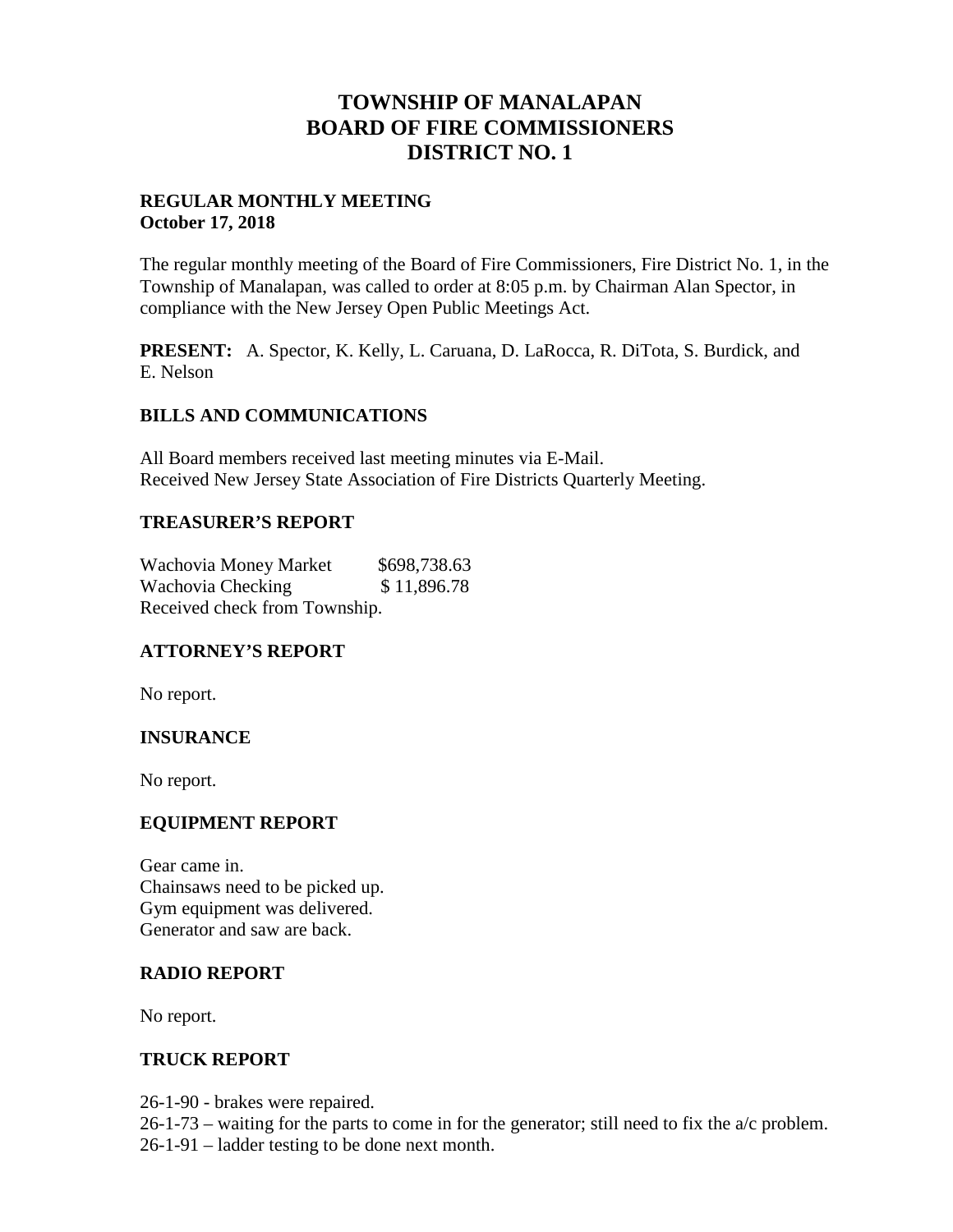### **CHIEF'S REPORT**

No report.

#### **ASSOCIATION REPORT**

Roof is out to bid. Eric Nelson to give George a list of repairs for Mario.

#### **TRUSTEES' REPORT**

No report.

#### **OLD BUSINESS**

See attached.

#### **NEW BUSINESS**

Commissioner LaRocca made a motion to pay all vouchers; this was seconded by Commissioner Kelly. All voted aye.

Commissioner LaRocca made a motion for \$500 to purchase and mount a TV for the gym area at the Satellite; this was seconded by Commissioner Kelly. All voted aye.

Commissioner Kelly made a motion not to exceed \$500 to purchase materials to reorganize the cabinets in 26-1-85 and 26-1-86; this was seconded by Commissioner Spector. All voted aye.

Commissioner LaRocca made a motion not to exceed \$1,500 to purchase miscellaneous repelling equipment; this was seconded by Commissioner Caruana. All voted aye.

Discussion was held regarding new year's budget.

Meeting opened to the public at 8:59 p.m.

A motion was made by Commissioner Spector to adjourn; it was seconded by Commissioner Kelly and all voted aye.

Meeting adjourned at 9:01 p.m.

Respectfully submitted, Kenneth Kelly, Clerk